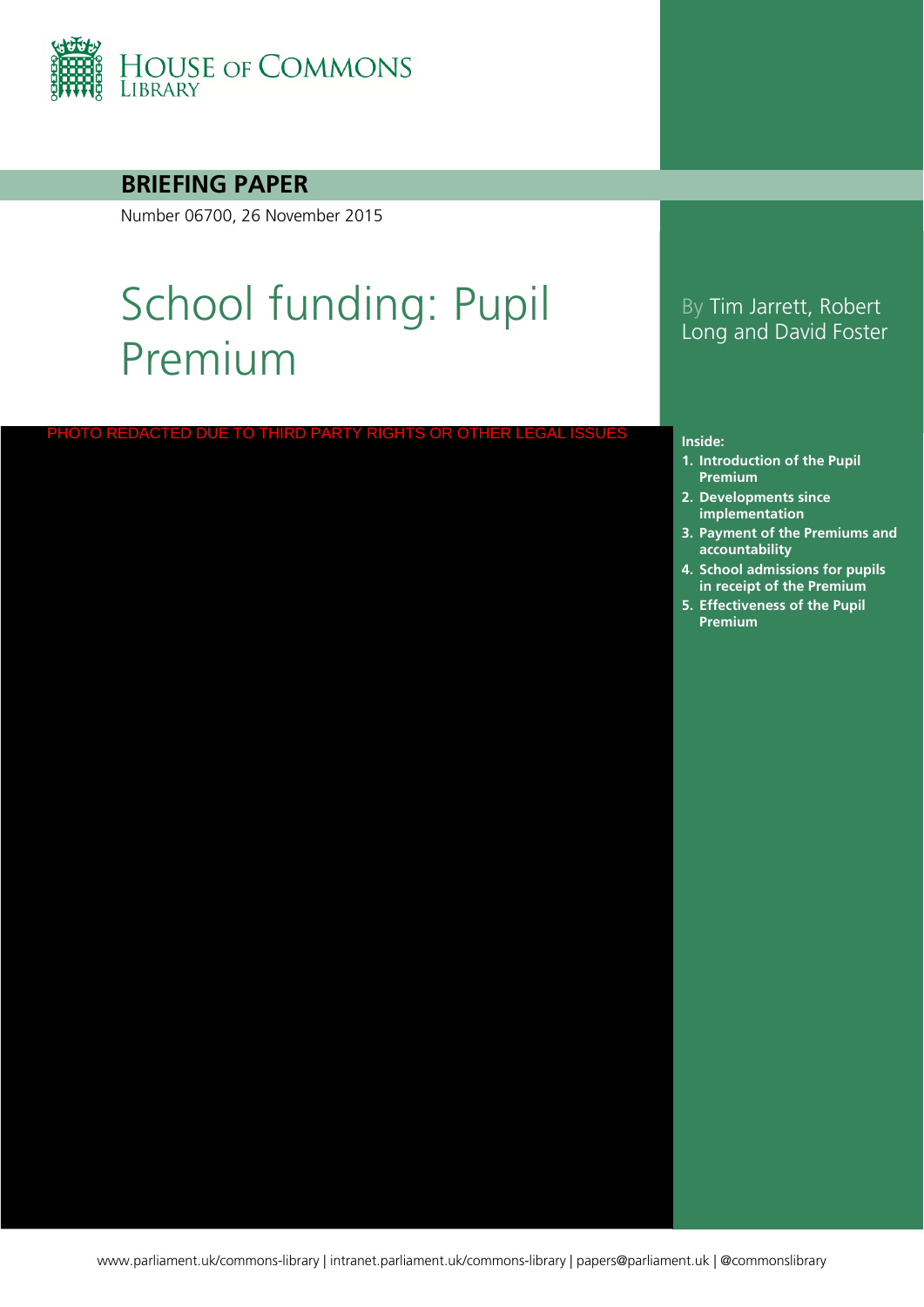## **Contents**

| Summary                 |                                                                                                                                     | 3                          |
|-------------------------|-------------------------------------------------------------------------------------------------------------------------------------|----------------------------|
| 1.<br>1.1<br>1.2        | <b>Introduction of the Pupil Premium</b><br>Policy development<br>Policy announcement, funding and flat-rate Pupil Premium          | 4<br>4<br>4                |
| 2.<br>2.1<br>2.2<br>2.3 | Developments since implementation<br>Summary: 2011-16<br>Spending Review 2015: future funding levels<br>Eligibility criteria issues | 6<br>6<br>8<br>8           |
| 3.<br>3.1<br>3.2        | Payment of the Premiums and accountability<br>Payment issues<br>Looked After Children<br>Service Premium<br>Accountability measures | 10<br>10<br>10<br>10<br>10 |
| 4.                      | School admissions for pupils in receipt of the Premium                                                                              | 12 <sup>2</sup>            |
| 5.                      | <b>Effectiveness of the Pupil Premium</b>                                                                                           | 13                         |

Cover page image copyright: [Official Opening of St Paul's Catholic School in Leicester](https://www.flickr.com/photos/catholicism/16468633404/in/photolist-r6h3Xf-rKGV8L-s39HAw-rKFDJu-r6u43R-rKEfYG-nsTGgs-ad7xgp-9e4gXq-9uEcAJ-qrJGXJ-eepbm-6rcN13-5i9SLE-7Dkdgq-tQX4oR-mr81Y3-4kudXv-9H4VtM-gXHe1d-6Ya6wF-otXYGN-6HPwgi-7oBZwz-8eCKgN-sry38Y-6y4D85-rUtJdM-dZgc3Q-7ZMFCk-9u1Hrn-k7hLbk-87RBa8-dtZLj9-uyCEXn-a2NMC9-5RpyJF-e7gFa-4gEeri-9F5f4s-8RCnVm-pNdKo8-e5xi47-9VpaoU-9UGjcG-5qQmNL-89TAR6-dEuSpJ-quL4iA-fYs8c) by [Catholic Church England.](https://www.flickr.com/photos/catholicism/) Licensed under [CC BY 2.0](https://creativecommons.org/licenses/by-nc-sa/2.0/) / image cropped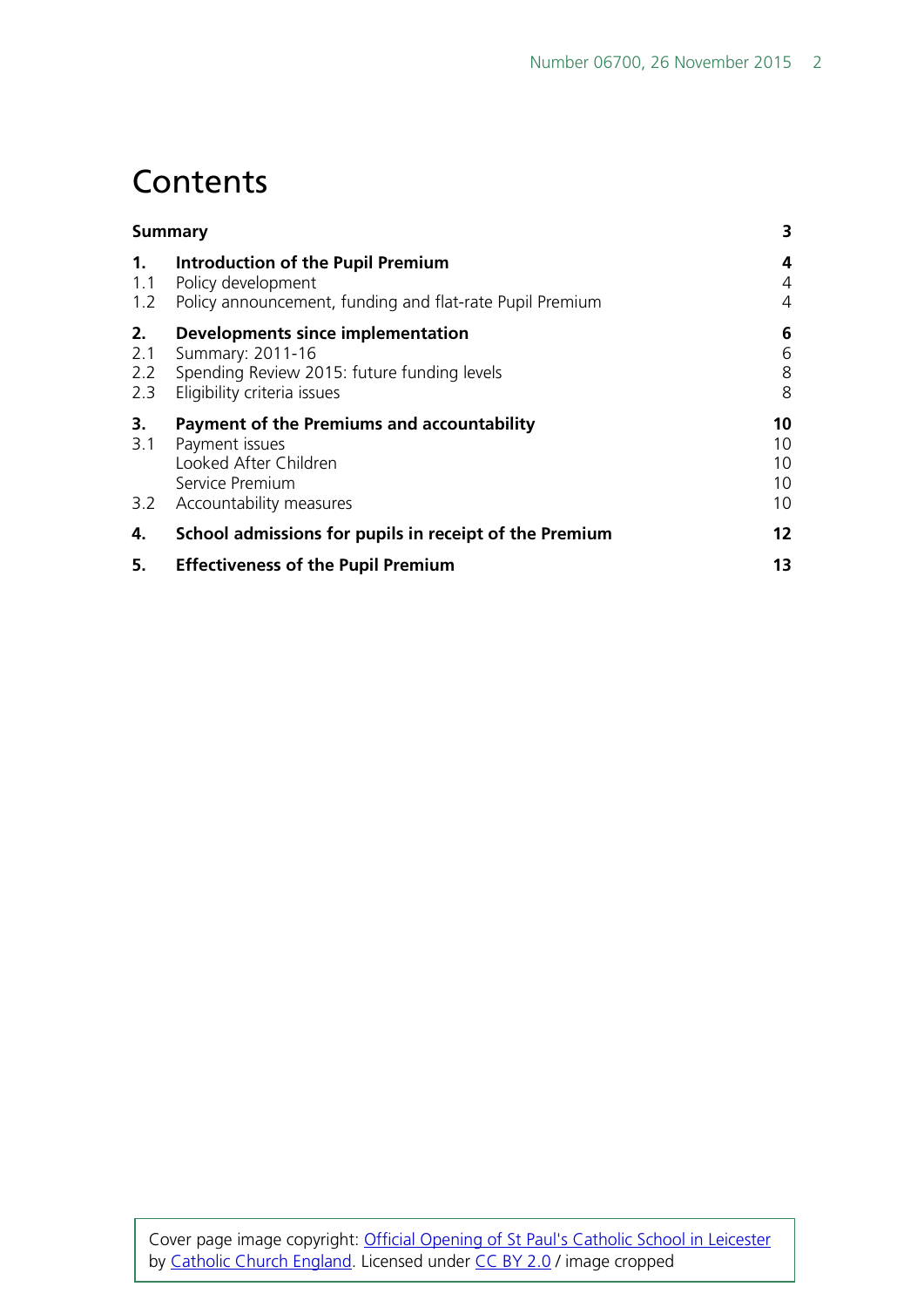## <span id="page-2-0"></span>Summary

The Coalition Government introduced the Pupil Premium in 2011 to provide additional school funding for those children classed as having deprived backgrounds, and also those who had been looked after (by a local authority) for more than six months. The Service Premium was also introduced for children whose parent(s) are, or have since 2011, served in the armed forces.

Since their introduction, changes have been made to the eligibility criteria and the funding levels of the premiums. The Pupil Premium has increased from £430 per pupil in 2011–12, to £1,320 per primary pupil and £935 per secondary pupil in 2015-16 (in 2014-15 the Government introduced different Pupil Premium rates for primary and secondary pupils). In addition, while eligible Looked After Children previously attracted the same Pupil Premium as deprived children, in 2014-15 the "Pupil Premium Plus" was introduced. For 2014-15 and 2015-16 current or certain previously Looked After Children each attracted £1,900 of funding. The eligibility criteria for the Service Premium have been broadened since 2011-12 and the rate has increased from £200 to £300.

The Spending Review in November 2015 included a commitment from the Government to continue funding the Pupil Premium at existing cash terms levels.

This note sets out the original formulation of the Pupil Premium policy, and how it has developed over time. It also includes information on how the Premiums are paid to local authorities and passed on to schools, as well as information on the effectiveness of the Premium.

This briefing applies to England only.

### **Related briefings**

This note is one in a series of Library Briefing Papers on school funding. [School funding:](http://www.parliament.uk/briefing-papers/SN06702.pdf) [Developments](http://www.parliament.uk/briefing-papers/SN06702.pdf) since 2010 (SN/SP/6702), sets out the changes made by the Coalition Government to school funding in England and plans for further reform under the Conservatives.

The following historical notes are also available:

- [School funding: annual settlements under the Coalition Government](http://www.parliament.uk/briefing-papers/SN06701.pdf) (SN/SP/6701)
- [School funding: 2006–2010 policy changes under the Labour Government](http://www.parliament.uk/briefing-papers/SN06703.pdf) (SN/SP/6703)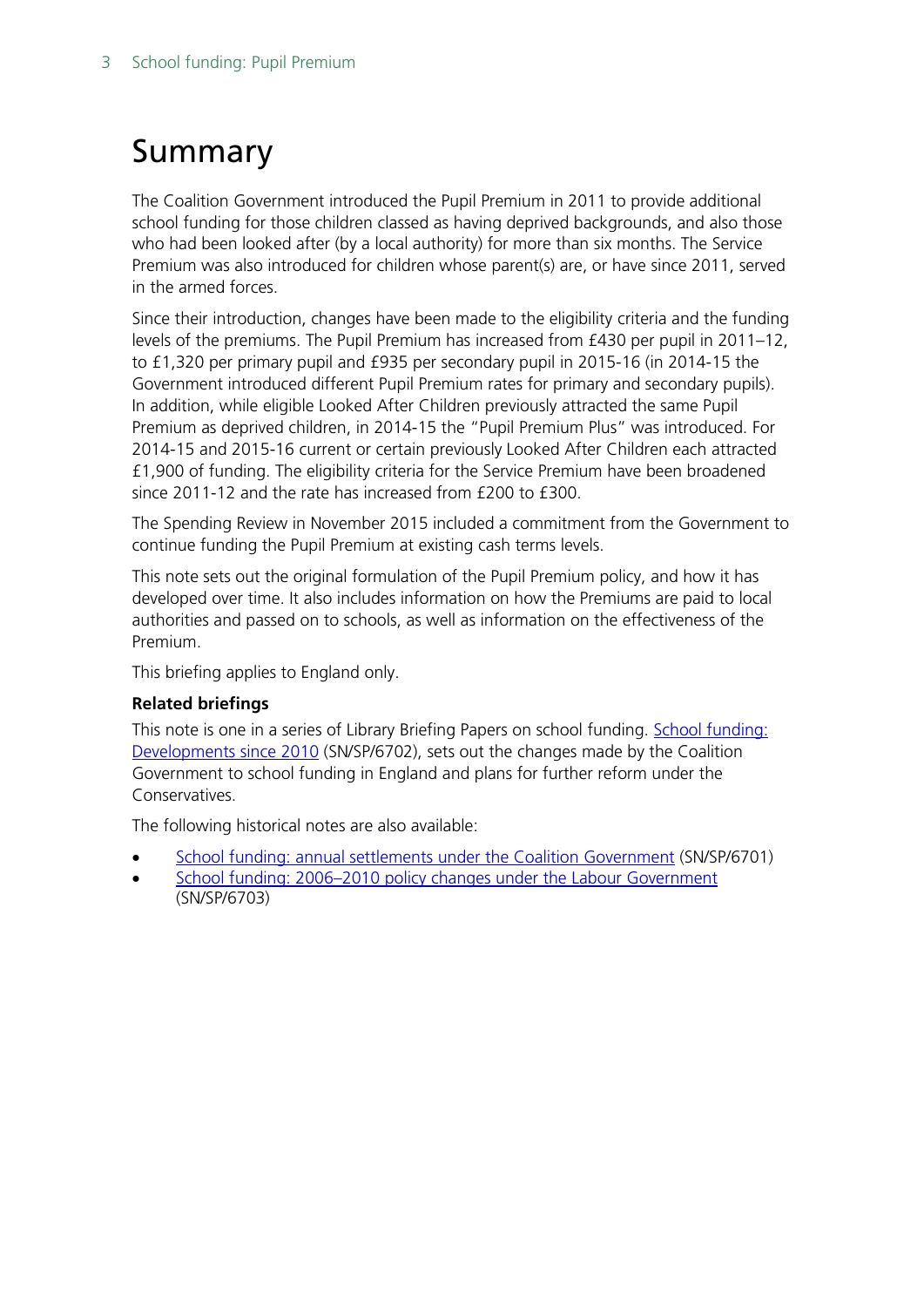## <span id="page-3-0"></span>1. Introduction of the Pupil Premium

## <span id="page-3-1"></span>1.1 Policy development

The May 2010 Coalition Programme for Government stated: "we will fund a significant premium for disadvantaged pupils from outside the schools budget by reductions in spending elsewhere".<sup>[1](#page-3-3)</sup>

Further detail was provided in the [Consultation on school funding 2011-](http://www.education.gov.uk/consultations/downloadableDocs/School%20Funding%20Consultation%20Document.pdf) 12 – [Introducing a pupil premium,](http://www.education.gov.uk/consultations/downloadableDocs/School%20Funding%20Consultation%20Document.pdf) published in July 2010:

One of the Government's key priorities is to introduce a pupil premium to support disadvantaged pupils, who continue to underachieve compared with their peers. Funding for the premium, which will be introduced in September 2011, will come from outside the schools budget to support disadvantaged pupils from Reception to Year 11. Schools will decide how best to use the premium to support the attainment of disadvantaged pupils.

The intention is to allocate the funding by means of a separate specific grant and not through the Dedicated Schools Grant (DSG). The size of the premium will vary between areas to reflect current differences in funding, ensuring that more money is available for currently lower funded authorities. Over time, this will mean that the same amount of funding will be available for deprived children no matter where they are. We are seeking views on the indicator to determine which pupils should attract the premium.

Looked After Children (LAC), who generally have poor attainment, will be covered by the pupil premium using a separate process since deprivation indicators do not generally include them.

We will explore the scope for extending the pupil premium to include Service children.<sup>[2](#page-3-4)</sup>

The consultation document set out a number of questions on the proposals, including the proposed measure of deprivation and the issue of Looked After Children<sup>[3](#page-3-5)</sup>

## <span id="page-3-2"></span>1.2 Policy announcement, funding and flatrate Pupil Premium

The consultation closed on 18 October 2010, and two days later in his statement on the 2010 Spending Review, the Chancellor, George Osborne, told the House:

We will also introduce a new £2.5 billion pupil premium, which supports the education of disadvantaged children and will provide a real incentive for good schools to take pupils from poorer backgrounds. That pupil premium is at the heart of the coalition

<span id="page-3-4"></span><span id="page-3-3"></span>Cabinet Office[, The Coalition: our programme for government,](http://www.cabinetoffice.gov.uk/sites/default/files/resources/coalition_programme_for_government.pdf) May 2010, p28

<sup>2</sup> Department for Education[, Consultation on school funding 2011-12 –](http://www.education.gov.uk/consultations/downloadableDocs/School%20Funding%20Consultation%20Document.pdf) Introducing a [pupil premium,](http://www.education.gov.uk/consultations/downloadableDocs/School%20Funding%20Consultation%20Document.pdf) July 2010, p4

<span id="page-3-5"></span> $3$  As above, p22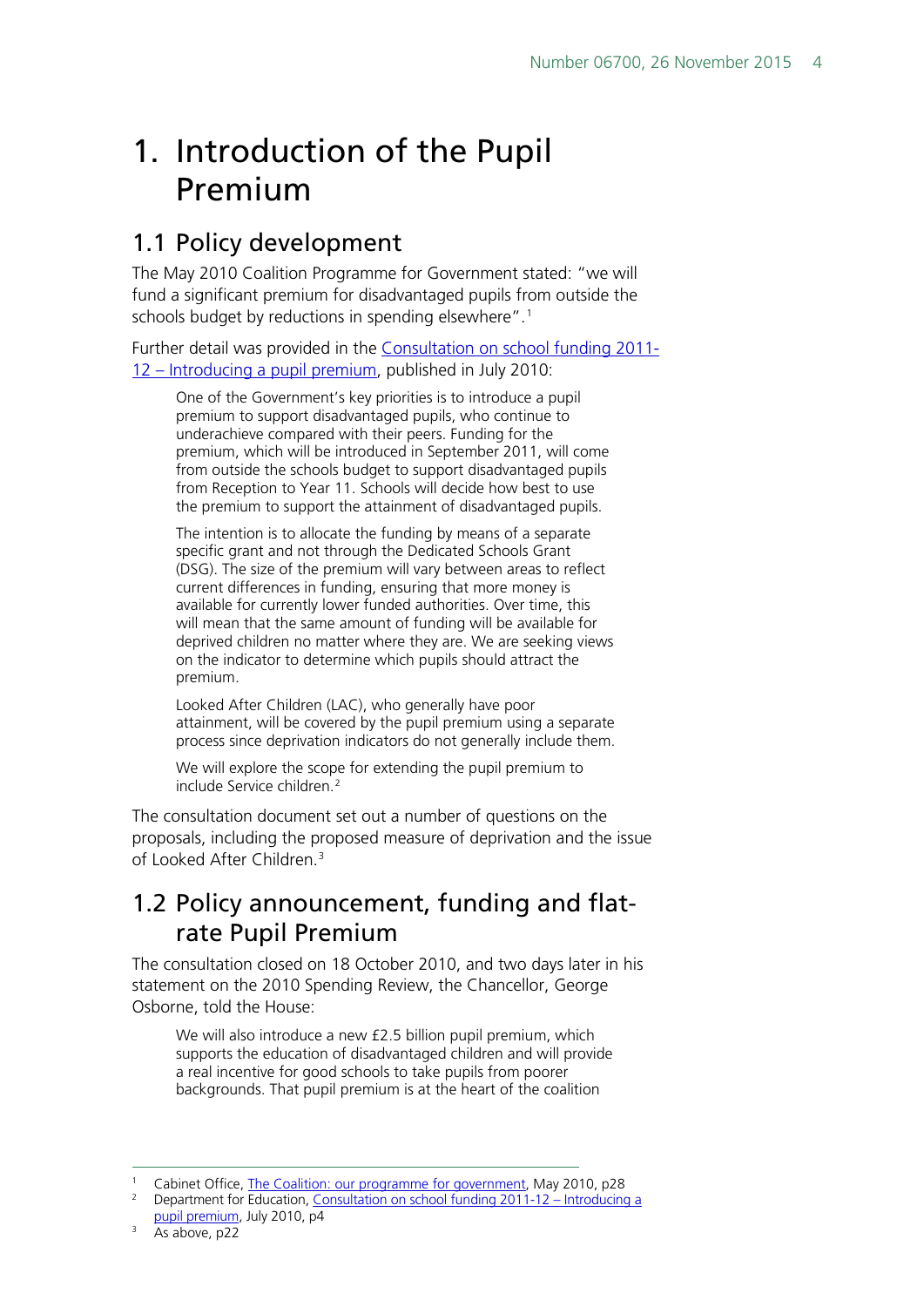agreement, and at the heart of our commitment to reform, fairness and economic growth.[4](#page-4-0)

The Government issued its response to the consultation on 13 December 2010, and noted that "over 700 responses to the consultation were received and these responses have been considered by the Government in reaching its decisions".<sup>[5](#page-4-1)</sup> In terms of funding, the Department for Education (DfE) stated, "total funding for the premium will be £625m in 2011-12 and will be built up over time amounting to £2.5bn a year by 2014-15".[6](#page-4-2)

<span id="page-4-1"></span><span id="page-4-0"></span><sup>&</sup>lt;sup>4</sup> [HC Deb 20 October 2010 c964](http://www.publications.parliament.uk/pa/cm201011/cmhansrd/cm101020/debtext/101020-0001.htm#10102049000186)

**Department for Education, The school funding settlement for 2011-12: The pupil** [premium and Dedicated Schools Grant,](http://media.education.gov.uk/assets/files/pdf/t/the%20school%20funding%20settlement%20for%202011%2012%20the%20pupil%20premium%20and%20dedicated%20schools%20grant.pdf) 13 December 2010, p3, para 2

<span id="page-4-2"></span> $6\quad$ As above, p3, para 4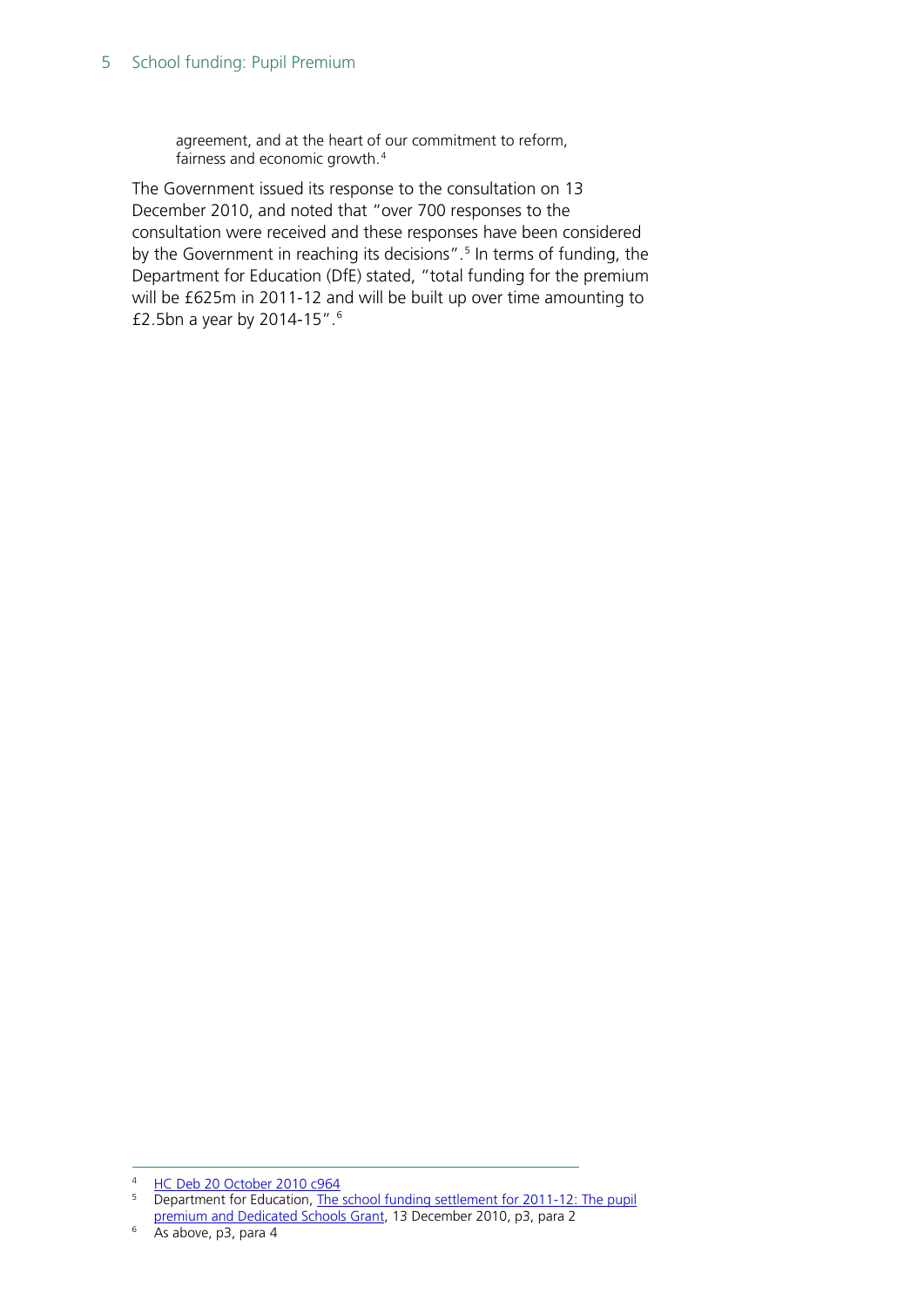## <span id="page-5-0"></span>2. Developments since implementation

## <span id="page-5-1"></span>2.1 Summary: 2011-16

The table below highlights the key points in how policy on the Pupil Premiums has developed since its introduction in 2011-12:

| Group                       | Year           | <b>Qualifying indicator</b>                                                                                                                                                                                              | <b>Planned</b><br>funding<br>(per pupil) |
|-----------------------------|----------------|--------------------------------------------------------------------------------------------------------------------------------------------------------------------------------------------------------------------------|------------------------------------------|
| Deprived<br>children        | $2011 -$<br>12 | Currently in receipt of free<br>school meals                                                                                                                                                                             | £430                                     |
|                             | $2012 -$<br>13 | Extended to children who had<br>been in receipt of free schools<br>meals at any point in the past<br>six years                                                                                                           | £600                                     |
|                             | $2013 -$<br>14 | As in 2012-13                                                                                                                                                                                                            | £900*                                    |
|                             | $2014 -$<br>15 | As in 2012-13                                                                                                                                                                                                            | Primary:<br>£1,300                       |
|                             |                |                                                                                                                                                                                                                          | Secondary<br>£935                        |
|                             | $2015 -$<br>16 | As in 2012-13                                                                                                                                                                                                            | Primary:<br>£1,320                       |
|                             |                |                                                                                                                                                                                                                          | Secondary:<br>£935                       |
| Looked<br>After<br>Children | $2011 -$<br>12 | Currently looked after by a local<br>authority and has been for<br>more than six months                                                                                                                                  | £430                                     |
|                             | $2012 -$<br>13 | As in 2011-12                                                                                                                                                                                                            | £600                                     |
|                             | 2013-<br>14    | As in 2011-12                                                                                                                                                                                                            | £900                                     |
|                             | $2014 -$<br>15 | Looked after for one day or<br>more, and including children<br>who have been adopted from<br>care or leave care under a<br>guardianship<br>special<br>or<br>residence order - now referred<br>to as "Pupil Premium Plus" | £1,900                                   |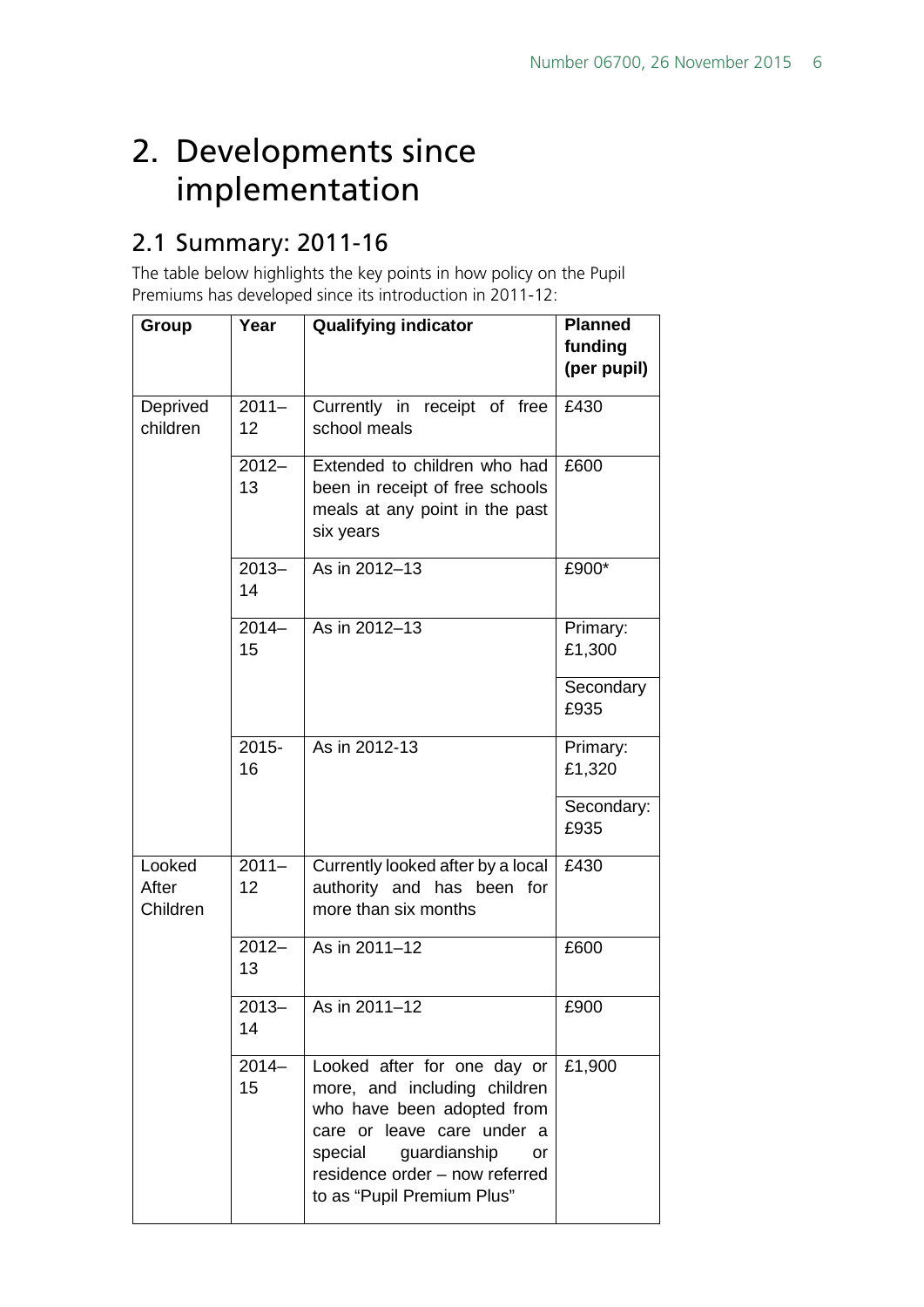|                     | $2015 -$<br>16 | 2014-15<br>in<br>(residence<br>As<br>now known as child<br>orders<br>arrangements orders)                                                                                                                                                                                                    | £1,900 |
|---------------------|----------------|----------------------------------------------------------------------------------------------------------------------------------------------------------------------------------------------------------------------------------------------------------------------------------------------|--------|
| Service<br>children | $2011 -$<br>12 | Children whose parents are<br>currently in the armed forces                                                                                                                                                                                                                                  | £200   |
|                     | $2012 -$<br>13 | As in 2011-12                                                                                                                                                                                                                                                                                | £250   |
|                     | $2013 -$<br>14 | Extended to children:<br>whose parents have died in<br>service and are in receipt of<br>pensions under the Armed<br>Forces<br>Compensation<br>Scheme &<br>the<br>War<br>Pensions Scheme;<br>otherwise<br>ineligible<br>in<br>2013-14 but who had been<br>eligible in 2012-13 or 2011-<br>12. | £300   |
|                     | $2014 -$<br>15 | Extended to children:<br>who were eligible previously<br>but whose parents are no<br>longer in the armed forces<br>or are divorced.                                                                                                                                                          | £300   |
|                     | $2015 -$<br>16 | As in 2014-15.                                                                                                                                                                                                                                                                               | £300   |

The table below shows the Pupil Premium budget up to 2015-16 and the allocations by element up to 2012-13.

#### **Pupil premium budgets and allocations,** £ million

|                               |                         | Final allocations by element |             |                                  |              |
|-------------------------------|-------------------------|------------------------------|-------------|----------------------------------|--------------|
|                               | <b>Budget</b>           | Deprivation                  | Children    | Service Looked After<br>Children | Total        |
| 2011-12<br>$2012 - 13^{a}$    | 625<br>1.250            | 594<br>1.141                 | 9<br>13     | 20<br>26                         | 623<br>1,200 |
| 2013-14<br>2014-15<br>2015-16 | 1,750<br>2,500<br>2,545 | <br>                         | $\cdot$<br> | $\cdot$<br>                      | <br>         |

(a) Up to £50 million will be used to fund summer schools for disadvantages pupils

*Sources: Pupil premium 2012-13, and earlier, DfE Spending Round 2013, HM Treasury*

<span id="page-6-0"></span>The Conservative Party Manifesto for the 2015 general election included an undertaking to "continue to provide the pupil premium, protected at current rates."[7](#page-6-0)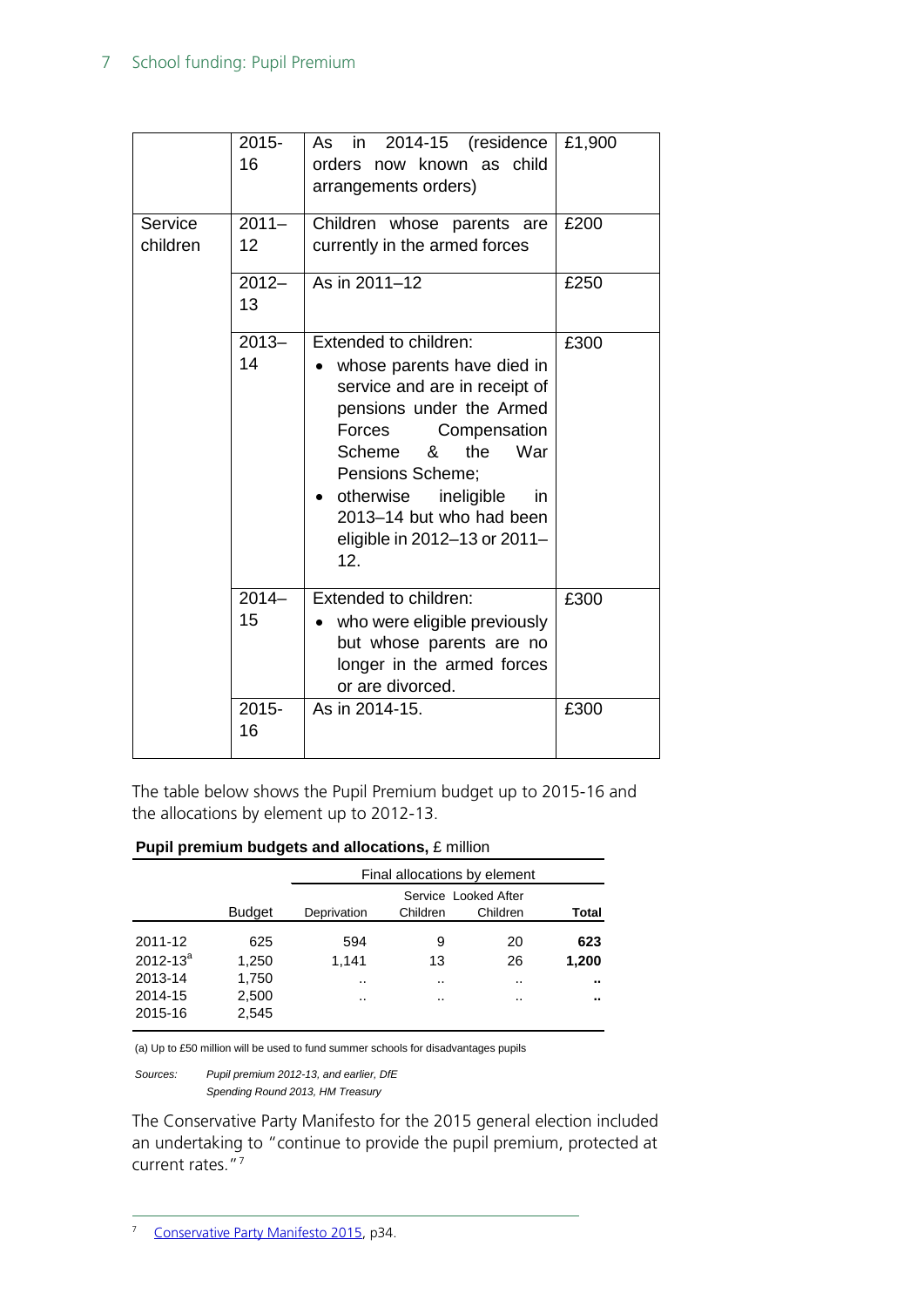## <span id="page-7-0"></span>2.2 Spending Review 2015: future funding levels

The [Spending Review](https://www.gov.uk/government/uploads/system/uploads/attachment_data/file/479749/52229_Blue_Book_PU1865_Web_Accessible.pdf) in November 2015 included a commitment from the Government to continue funding the Pupil Premium at existing cash terms levels:

1.163 The Spending Review protects the core schools budget in real terms, enabling the per pupil rate for the Dedicated Schools Grant to be protected in cash terms, including £390 million of additional funding given to the least fairly funded areas in 2015- 16. The pupil premium will also be protected at current rates.<sup>[8](#page-7-2)</sup>

## <span id="page-7-1"></span>2.3 Eligibility criteria issues

### **The requirement to register for free school meals to be eligible**

The Pupil Premium is only paid to those children registered to claim free school meals, and does not include those who are eligible but are not registered; the term used by the DfE is "known to be eligible for Free School Meals".<sup>9</sup>

In the Department for Education's [Consultation on school funding](http://www.education.gov.uk/consultations/downloadableDocs/School%20Funding%20Consultation%20Document.pdf)  2011-12 – [Introducing a Pupil Premium,](http://www.education.gov.uk/consultations/downloadableDocs/School%20Funding%20Consultation%20Document.pdf) the Coalition Government stated that "allocating funding on the basis of FSM eligibility, as recorded on the pupil-level annual school census, has the very substantial benefit that it reflects the specific characteristics of the individual pupil. It is easily collected and is updated annually".<sup>[10](#page-7-4)</sup> The document also stated that the "main issues" with the FSM indicator included that it reflected "registered eligibility for free meals rather than actual eligibility".[11](#page-7-5)

A November 2012 research report commissioned by the DfE compared data on benefit receipt and FSM figures and estimated that nationally around 200,000 children aged 4-15 'appear to be entitled' but are not claiming FSM. This implied that around 14% of pupils entitled to FSM are not claiming them. The rate was highest for those at either end of this age range with 21% of 4 year olds and 22% of 15 year olds. It was also higher in less deprived areas; 23% in the South East and Eastern regions and more than 30% in some local authorities.<sup>[12](#page-7-6)</sup>

DfE guidance, sent to local authorities in 2012, stated that "local authorities should remind schools that their Pupil Premium allocation each year is determined by the number of FSM pupils they have on roll on January census day".<sup>[13](#page-7-7)</sup>

If registered, the child does not have to actually receive FSM for the Pupil Premium to be paid; simply being registered is sufficient. The DfE

<span id="page-7-3"></span><sup>9</sup> Email to the Library from DfE official, 4 May 2012

<span id="page-7-2"></span><sup>&</sup>lt;sup>8</sup> HM Treasury, [Spending Review and Autumn Statement,](https://www.gov.uk/government/uploads/system/uploads/attachment_data/file/479749/52229_Blue_Book_PU1865_Web_Accessible.pdf) November 2015, p44

<span id="page-7-4"></span><sup>&</sup>lt;sup>10</sup> Department for Education, [Consultation on school funding 2011-12 –](http://www.education.gov.uk/consultations/downloadableDocs/School%20Funding%20Consultation%20Document.pdf) Introducing a [Pupil Premium,](http://www.education.gov.uk/consultations/downloadableDocs/School%20Funding%20Consultation%20Document.pdf) p11, para 33

<span id="page-7-5"></span> $11$  As above, p12, para 35

<span id="page-7-6"></span><sup>&</sup>lt;sup>12</sup> Department of Education, [Pupils not claiming free school meals,](https://www.gov.uk/government/uploads/system/uploads/attachment_data/file/183380/DFE-RR235.pdf) Research Report DFE-RR 235, p1

<span id="page-7-7"></span><sup>&</sup>lt;sup>13</sup> Department for Education, Increasing registrations for FSM and the Pupil Premium: Information for local authorities, webpage [taken on 4 May 2012]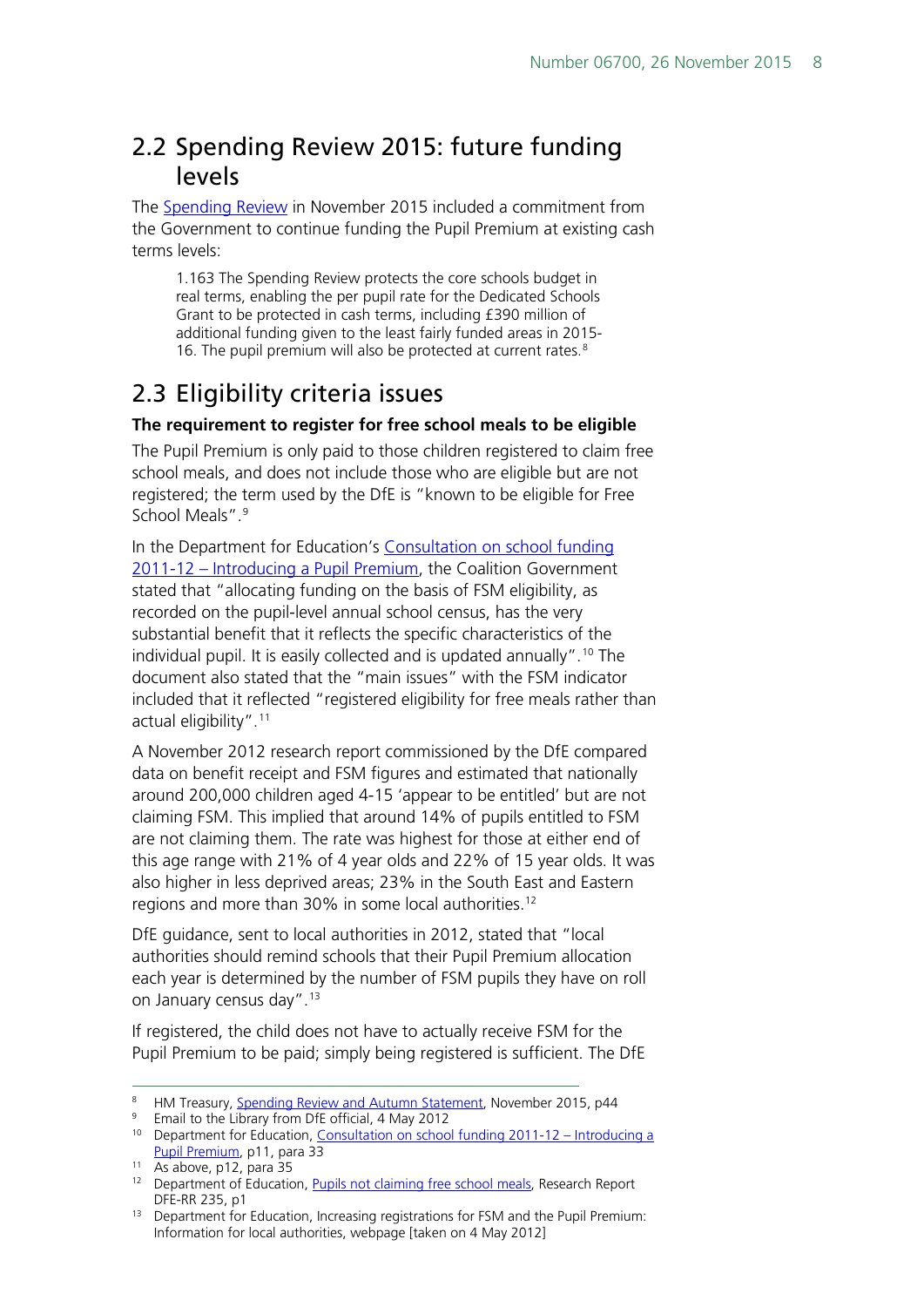issued a template letter for local authorities to use in order to parents to encourage FSM registration, which stated "if you don't want your child to have the school meals they can continue as normal – as long as you qualify and are registered, the school still gets £600 extra [i.e. the Pupil Premium]".<sup>[14](#page-8-0)</sup>

In a June 2015 [report](http://www.nao.org.uk/wp-content/uploads/2015/06/Funding-for-disadvantaged-pupils.pdf) on the efficacy of the Premium (see section 5), the NAO raised the identification of pupils eligible for the Pupil Premium as an issue and stated that the introduction of Universal Infant Free School Meals for 5-7 year olds in September 2014 (removing the need to register to receive a meal) and also Universal Credit might "make it more difficult comprehensively and consistently to identify all disadvantaged pupils."[15](#page-8-1)

### **Universal Credit**

In 2012, the DfE acknowledged that the eligibility criteria for the Pupil Premium would have to be reconsidered because of the introduction of Universal Credit:

The Department for Work and Pensions plan to phase in Universal Credit between October 2013 and 2017, replacing many current in-work and out-of-work benefits with a single payment. This means that the majority of the current criteria for determining entitlement for FSM will no longer exist. We are currently considering proposals for new eligibility criteria which can be aligned with Universal Credit.<sup>[16](#page-8-2)</sup>

Under the "national expansion" programme, Universal Credit is currently being rolled-out for new single claimants, and is now in use in nearly 70% of Jobcentres.[17](#page-8-3)

Plans beyond the completion of the national expansion (due to be achieved in Spring 2016) are still uncertain – the Government has not yet announced a detailed timetable for shutting down existing "legacy" benefits and tax credits and for transferring the remaining claimants to Universal Credit.

The June 2015 NAO [report](http://www.nao.org.uk/wp-content/uploads/2015/06/Funding-for-disadvantaged-pupils.pdf) on the Pupil Premium said the Department for Education was "considering how to resolve issues arising" from the introduction of Universal Credit<sup>[18](#page-8-4)</sup>

<span id="page-8-0"></span><sup>&</sup>lt;sup>14</sup> Department for Education, **Example letter to parents**, webpage [taken on 4 May 2012]<br><sup>15</sup> NAO, <u>Funding for disadvantaged pupils</u>, June 2015, p11

<span id="page-8-2"></span><span id="page-8-1"></span><sup>&</sup>lt;sup>16</sup> Department for Education, School funding reform: Next steps towards a fairer [system,](http://media.education.gov.uk/assets/files/pdf/s/school%20funding%20reform%20-%20next%20steps%20towards%20a%20fairer%20system.pdf) March 2012, p32, para 2.4.4

<span id="page-8-3"></span><sup>&</sup>lt;sup>17</sup> Department for Work and Pensions, Universal Credit now available in nearly 70% of [all jobcentres,](https://www.gov.uk/government/news/universal-credit-now-available-in-nearly-70-of-all-jobcentres) 9 November 2015

<span id="page-8-4"></span><sup>&</sup>lt;sup>18</sup> NAO, [Funding for disadvantaged pupils,](http://www.nao.org.uk/wp-content/uploads/2015/06/Funding-for-disadvantaged-pupils.pdf) June 2015, p7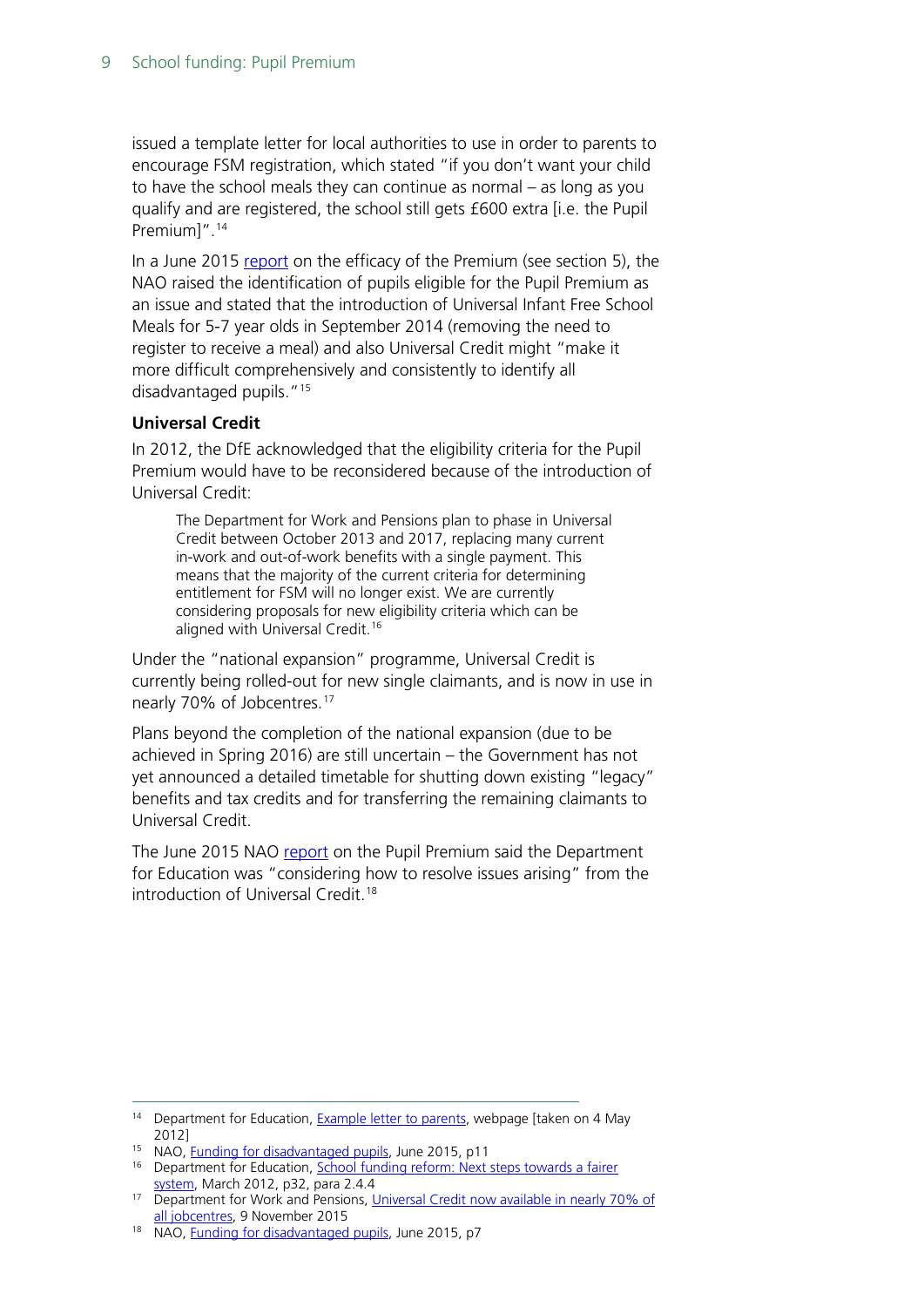## <span id="page-9-0"></span>3. Payment of the Premiums and accountability

### <span id="page-9-1"></span>3.1 Payment issues

Premium funding is [paid](https://www.gov.uk/guidance/pupil-premium-information-for-schools-and-alternative-provision-settings#payments) in different ways depending on the type of school involved.

For local authority maintained schools, the Government pays the local authority the relevant funding in quarterly instalments, and they pass the funding on to schools.

Academies and free schools are paid directly, also in quarterly instalments.[19](#page-9-5)

### <span id="page-9-2"></span>Looked After Children

Some Looked After Children live and are educated in a different authority to the one which looks after them. The DfE decided that it would allocate the premium to the local authority which looks after the child, but where the child was educated in a mainstream setting, the local authority would be required to pass on the full level of the premium to the school or academy where the looked after child is being educated, including where that school is in a different local authority – around 30% of Looked After Children are educated outside their home authority.[20](#page-9-6)

### <span id="page-9-3"></span>Service Premium

The "service premium" is allocated to the local authority where the child is educated. The DfE stated that the local authority will be required by the conditions of grant to pass on the premium to those schools where the children are being educated.<sup>[21](#page-9-7)</sup>

### <span id="page-9-4"></span>3.2 Accountability measures

Accountability measures were implemented for the 2012–13 funding year, as then schools Minister Sarah Teather told the House:

To ensure transparency and accountability, schools will be required from September 2012 to publish online information about how they have used their pupil premium allocations. New measures will be included in the performance tables that will capture the attainment of pupils covered by the pupil premium.<sup>[22](#page-9-8)</sup>

The [gov.uk website](https://www.gov.uk/guidance/pupil-premium-information-for-schools-and-alternative-provision-settings#accountability) sets out the accountability measures now in place:

### **Ofsted inspections**

Ofsted's school inspections report on the attainment and progress of disadvantaged pupils who attract the pupil premium.

<span id="page-9-5"></span><sup>&</sup>lt;sup>19</sup> Department for Education, Pupil Premium information: Payments [accessed 13 November 2015]

<span id="page-9-6"></span><sup>&</sup>lt;sup>20</sup> Department for Education, The school funding settlement for 2011-12: The pupil [premium and Dedicated Schools Grant,](http://media.education.gov.uk/assets/files/pdf/t/the%20school%20funding%20settlement%20for%202011%2012%20the%20pupil%20premium%20and%20dedicated%20schools%20grant.pdf) 13 December 2010, pp8–9, paras 24, 25 and 26

<span id="page-9-7"></span><sup>&</sup>lt;sup>21</sup> Department for Education, The school funding settlement for 2011-12: The pupil [premium and Dedicated Schools Grant,](http://media.education.gov.uk/assets/files/pdf/t/the%20school%20funding%20settlement%20for%202011%2012%20the%20pupil%20premium%20and%20dedicated%20schools%20grant.pdf) 13 December 2010, p10, para 28

<span id="page-9-8"></span><sup>&</sup>lt;sup>22</sup> [HC Deb 12 December 2011 c64WS](http://www.publications.parliament.uk/pa/cm201011/cmhansrd/cm111212/wmstext/111212m0001.htm)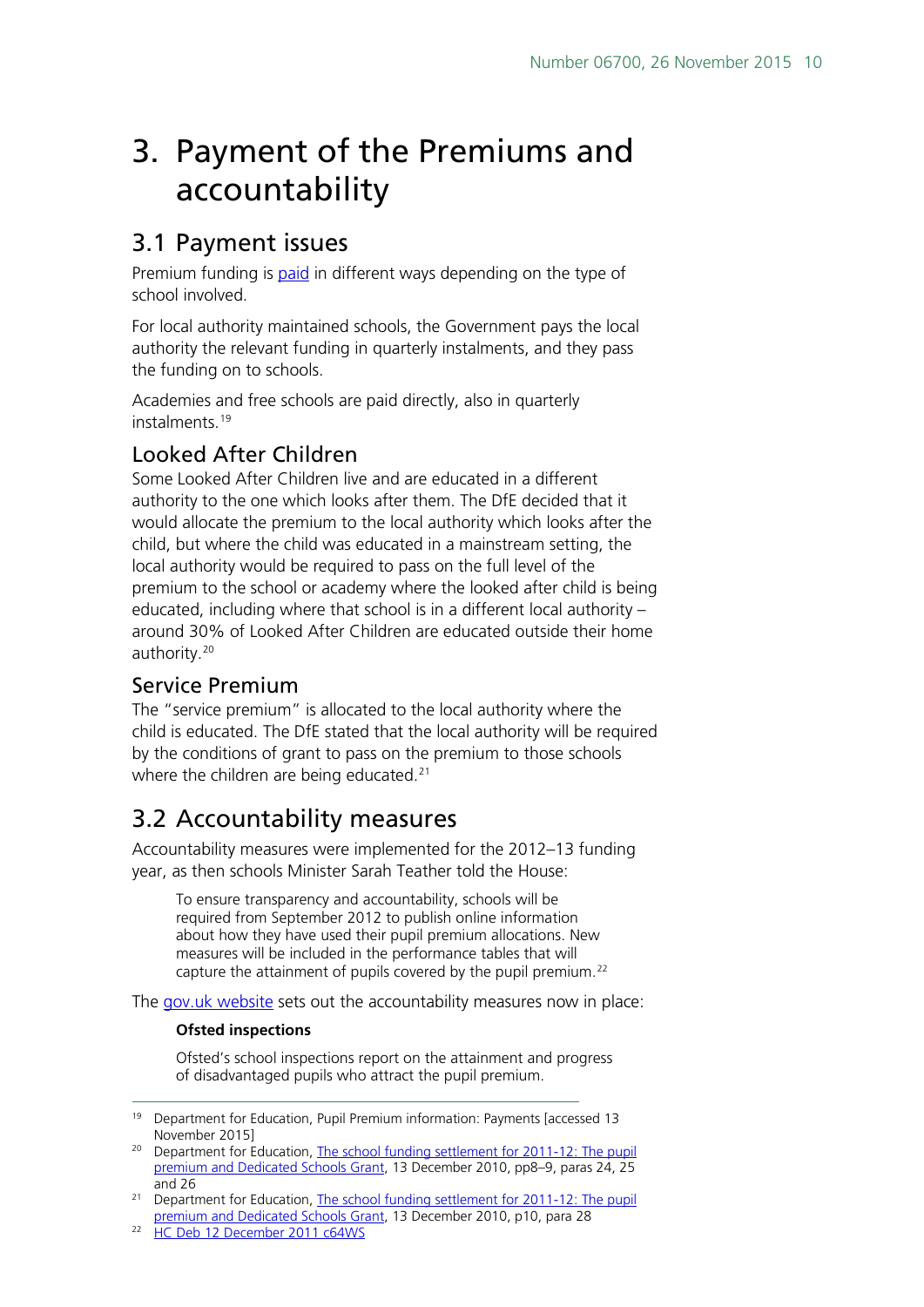The Ofsted [inspection framework](https://www.gov.uk/government/publications/the-framework-for-school-inspection) and [handbook effective from](https://www.gov.uk/government/publications/school-inspection-handbook-from-september-2015)  [September 2015](https://www.gov.uk/government/publications/school-inspection-handbook-from-september-2015) are available.

#### **Online reporting**

You must publish details of how your school spends its pupil premium and the effect this has had on the attainment of the pupils who attract the funding.

Guidance on what specific information you must publish on your [website](https://www.gov.uk/what-maintained-schools-must-publish-online#pupil-premium) is available.

Good examples of how you might present your information can be found on the [Heath School](http://www.heathschool.org.uk/?page_id=436) and [Belmont School](http://www.schooljotter.com/showpage.php?id=195235) websites.

#### **Performance tables**

[School and college performance tables](http://www.education.gov.uk/schools/performance/) also report on the performance of disadvantaged pupils compared with their peers.

#### **Pupil premium reviews**

Ofsted will recommend that a school commissions a pupil premium review if they identify issues with the school's provision for disadvantaged pupils. You can find more information in Ofsted's [school inspection handbook.](https://www.gov.uk/government/publications/school-inspection-handbook-from-september-2015)

Other bodies may also recommend that you commission a pupil premium review, including:

- your local authority
- your academy trust
- your [regional schools commissioner](https://www.gov.uk/government/policies/increasing-the-number-of-academies-and-free-schools-to-create-a-better-and-more-diverse-school-system/supporting-pages/regional-schools-commissioners-rscs)
- the Department for Education

Guidance on [how to commission a pupil premium review](https://www.gov.uk/pupil-premium-reviews) is available.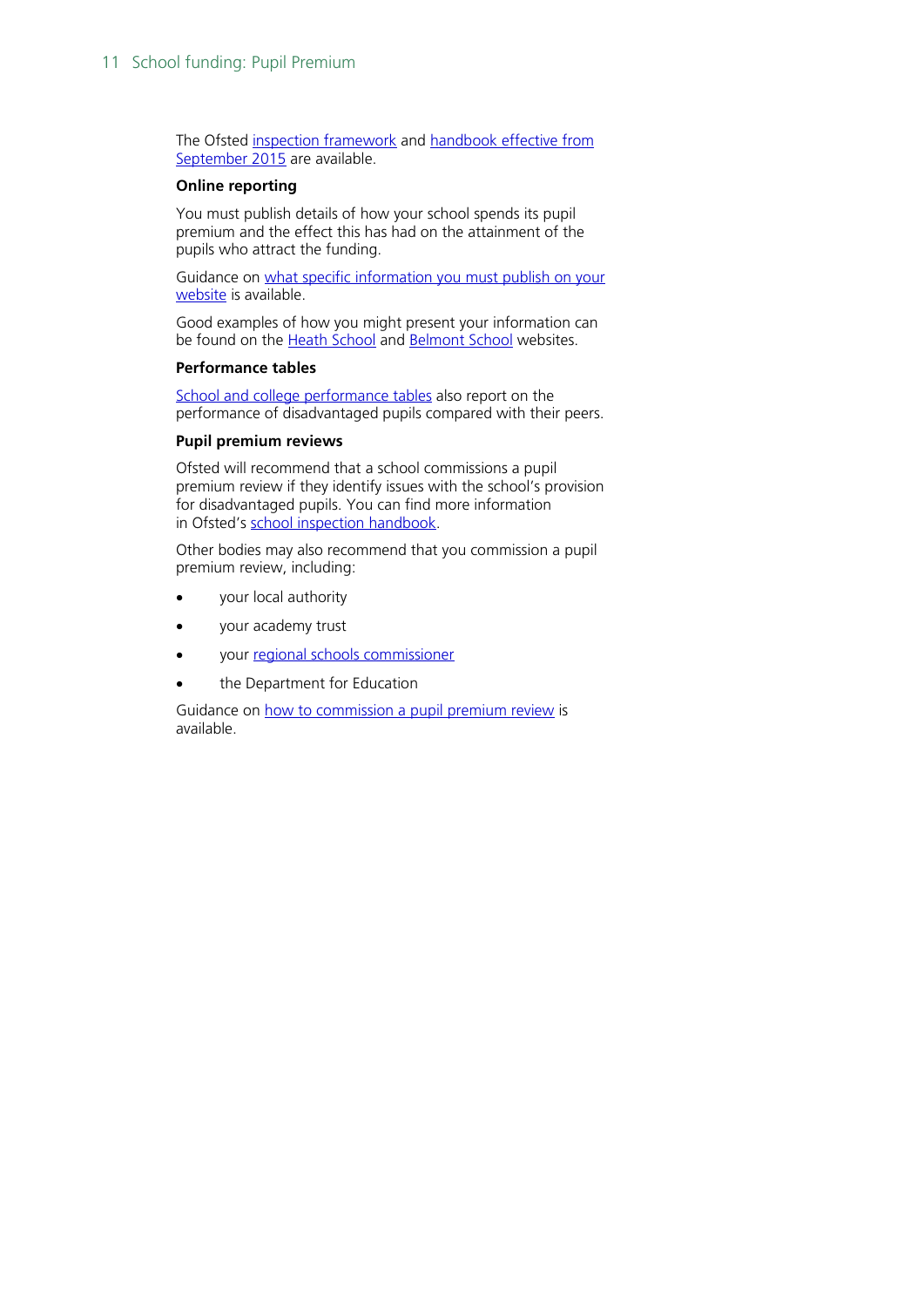## <span id="page-11-0"></span>4. School admissions for pupils in receipt of the Premium

Between July and September 2014, the Government ran a [consultation](https://www.gov.uk/government/uploads/system/uploads/attachment_data/file/333419/Changes_to_the_School_Admissions_Code_Consultation_Document.pdf) on changes to the *School Admissions Code* that would give admission authorities in England the **option** to prioritise disadvantaged children in their admission arrangements. $23$ 

The Government published its [response](file:///%5C%5Chpap03f%5CDIS%5CHomedrives%5Cfosterda%5CStandard%20Notes%5CPupil%20Premium%5CAcademies%20and%20free%20schools%20currently%20have%20the%20option%20to%20adopt%20a%20policy%20of%20priority%20for%20pupil%20premium%20students,%20through%20the%20terms%20of%20their%20funding%20agreement;%20the%20former%20change%20would%20expand%20this%20freedom%20to%20local%20authority%20maintained%20schools.) to this consultation in October 2014. The response stated that following a positive response to initial proposals, the Government would:

- allow all schools to have the freedom to give admission priority for all children attracting the pupil premium, the early years pupil premium and the service premium. (Academies and free schools already have this option; the change would expand this freedom to local authority maintained schools.)
- allow admission authorities of primary schools which have a nursery to give priority in their admission arrangements to disadvantaged children who attend the nursery.

Neither or these changes are compulsory; schools are free to adopt them or not as they wished.<sup>[24](#page-11-2)</sup>

These changes came into force in December 2014. The revised School [Admissions Code](https://www.gov.uk/government/publications/school-admissions-code--2) includes the new provision (see paras 1.39A and B).

<span id="page-11-2"></span><span id="page-11-1"></span><sup>&</sup>lt;sup>23</sup> Department for Education, [Changes to the School Admissions Code,](https://www.gov.uk/government/uploads/system/uploads/attachment_data/file/333419/Changes_to_the_School_Admissions_Code_Consultation_Document.pdf) July 2014 <sup>24</sup> Department for Education, Changes to the School Admissions Code: Government [consultation response,](https://www.gov.uk/government/uploads/system/uploads/attachment_data/file/368917/Revised_Admissions_Code_consultation_government_response.pdf) October 2014, p4-5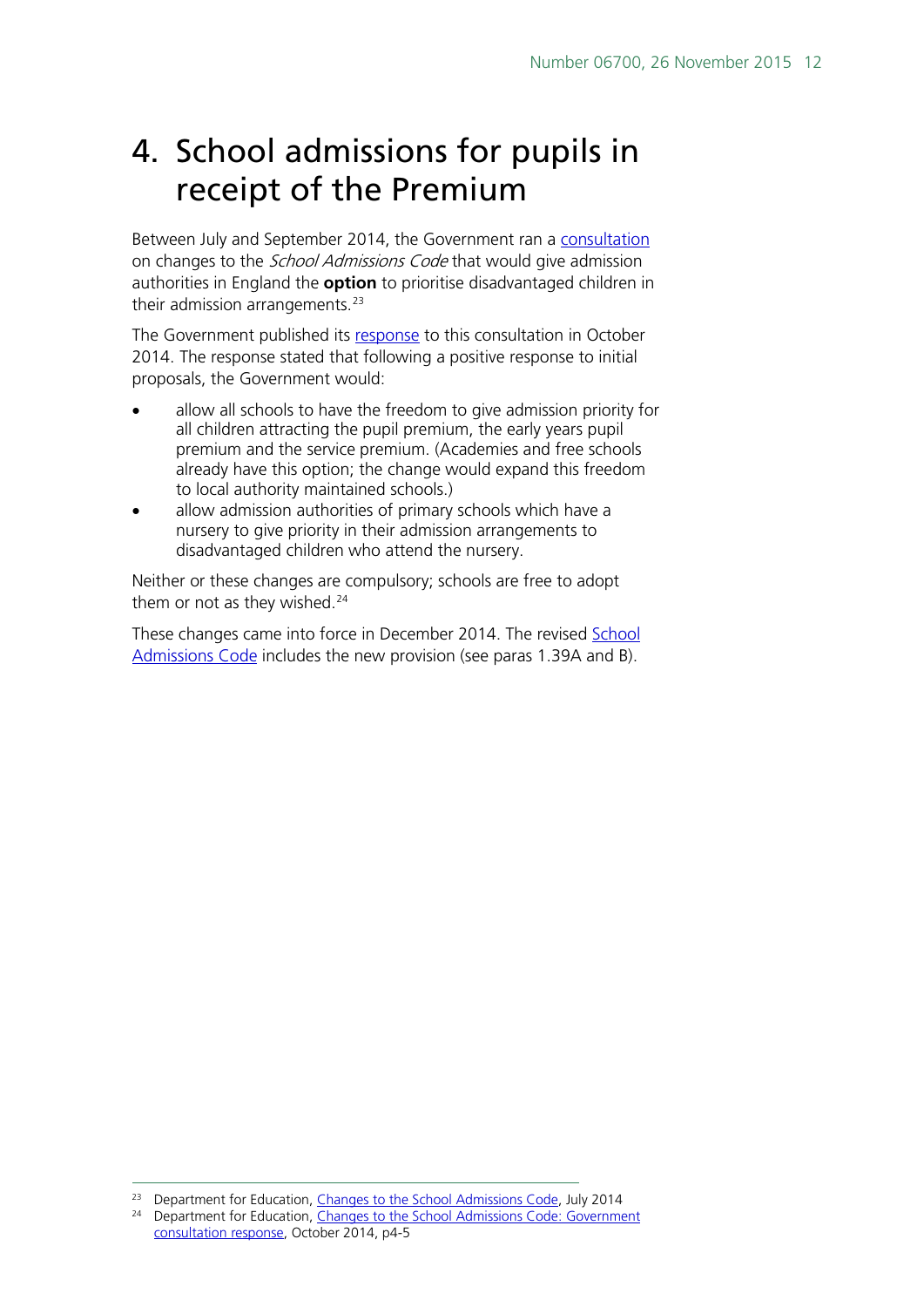## <span id="page-12-0"></span>5. Effectiveness of the Pupil Premium

### **Ofsted report**

In July 2014, Ofsted published an [update](http://www.ofsted.gov.uk/resources/pupil-premium-update) on the progress schools have made in using their pupil premium funding to raise achievement for eligible pupils. The report stated that:

There are encouraging signs from inspection that the concerted efforts of good leaders and teachers are helping to increase outcomes for pupils eligible for the pupil premium. However, it will take time to establish whether this increased focus will lead to a narrowing in the attainment gap between those eligible for the pupil premium and other pupils.

In 151 reports analysed between January and December 2013, there was an association noted between the overall effectiveness of the school and the impact of the pupil premium.<sup>[25](#page-12-1)</sup>

A PQ response from the schools Minister, David Laws, set out some further information:

24. **Mrs Glindon:** To ask the Secretary of State for Education what progress her Department has made on closing the attainment gap between pupils receiving free school meals and others; and if she will make a statement. [904972]

**Mr Laws:** The gap between free school meals (FSM) pupils and others achieving Level 4 or above in key stage 2 reading and mathematics has narrowed from 19.3 to 16.2 percentage points between 2011 and 2013. The gap in FSM pupils and others achieving at least five A\*-C grade GCSEs including English and mathematics has narrowed from 27.4 to 26.7 percentage points over the same period.

The most recent Ofsted assessment is that school leaders are spending the pupil premium more effectively than at any time since the funding was introduced in 2011. Of 151 schools in the assessment, the attainment gap between free school meal pupils and their peers was closing, sometimes quite quickly, in all 86 schools judged by Ofsted to be good or outstanding. Gaps are also closing, albeit more slowly, in two thirds of the 50 sampled schools rated 'requires improvement'.<sup>[26](#page-12-2)</sup>

#### **NAO report**

On 30 June 2015 the National Audit Office published a [report](http://www.nao.org.uk/wp-content/uploads/2015/06/Funding-for-disadvantaged-pupils.pdf) on funding for disadvantaged pupils. The report concluded that, while the Pupil Premium has the potential to "bring about a significant improvement in outcomes for disadvantaged pupils", it will take time for its full impact to be known. The report further concluded:

While the attainment gap has narrowed since 2011, it remains wide and, at this stage, the significance of the improvements is unclear. More time and further evaluation will be needed to establish whether the Department has achieved its goals. However, the early signs are that many schools, supported by the

<span id="page-12-1"></span><sup>&</sup>lt;sup>25</sup> Ofsted, [The Pupil Premium: an update,](http://www.ofsted.gov.uk/sites/default/files/documents/surveys-and-good-practice/t/The%20pupil%20premium%20-%20an%20update.pdf) July 2014, p4

<span id="page-12-2"></span><sup>&</sup>lt;sup>26</sup> [HC Deb 21 July 2014 c918-919W](http://www.publications.parliament.uk/pa/cm201415/cmhansrd/cm140721/text/140721w0003.htm#14072134003315)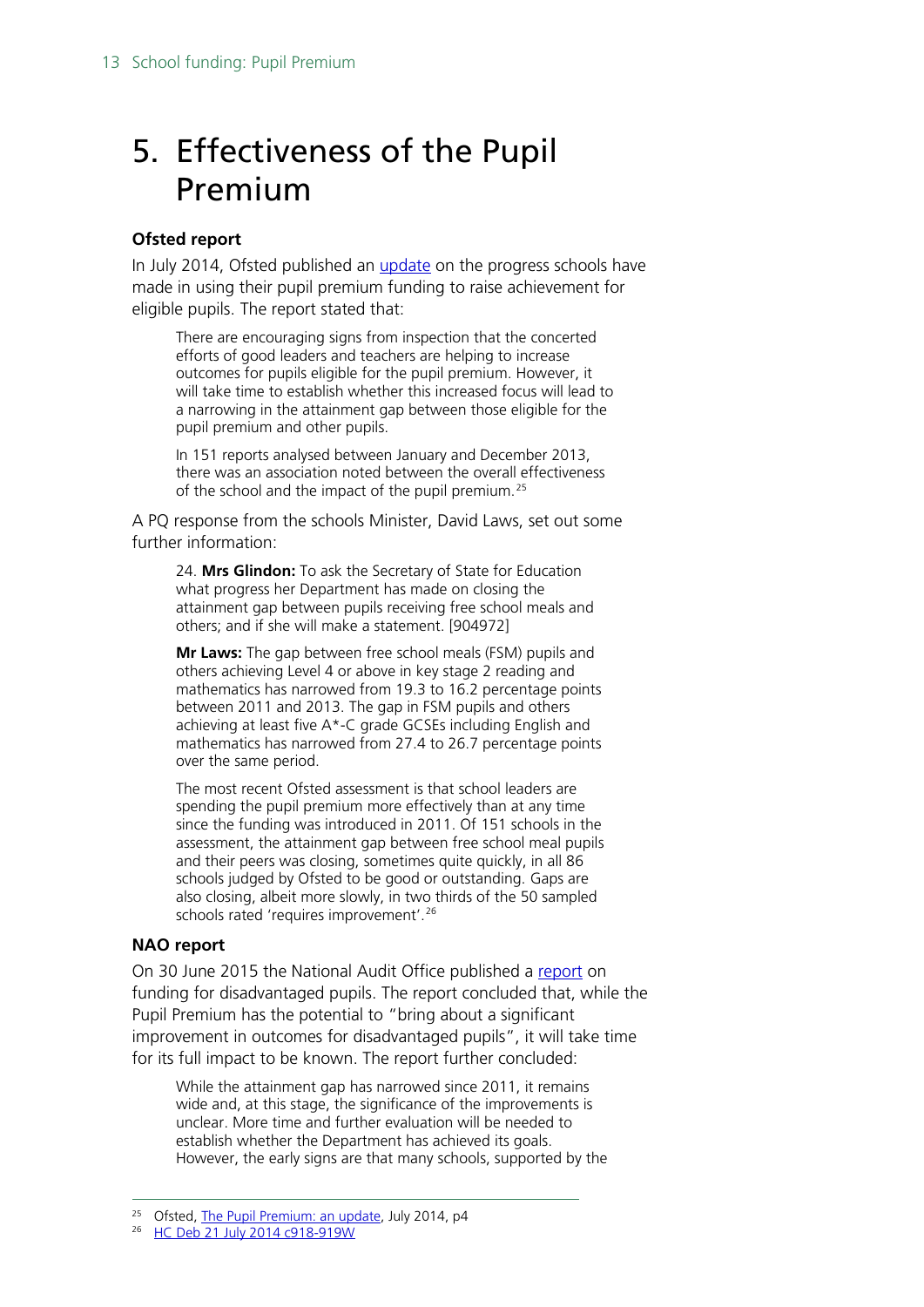Department's investment in the EEF, are using the Pupil Premium to help disadvantaged pupils in useful ways.<sup>[27](#page-13-0)</sup>

The report also, while acknowledging the work done so far to share best practice, concluded that the Government and schools had more to do to "optimise value for money":

The Department has already created a strong drive to improve support for disadvantaged pupils by targeting the Pupil Premium at schools on a rational basis; clearly communicating the funding's objective; investing in research and sharing best practice; and empowering teachers to try new things. However, the Department, working with others, has more to do to optimise value for money. Not all disadvantaged pupils currently attract funding. Some schools do not focus funding on disadvantaged pupils appropriately or use the most cost-effective interventions, and, in any event, the evidence base is still underdeveloped. Furthermore, the core school funding that the Pupil Premium supplements is not distributed on the basis of need. Most importantly, there is a risk that accountability and intervention mechanisms allow schools to waste money on ineffective activities for many years without effective challenge. As the impact of the Pupil Premium becomes clearer, the Department will need to review if it is investing the right amount in it, including whether spending more in this way could allow it to close the gap more quickly, generating wider savings for the taxpayer.<sup>[28](#page-13-1)</sup>

A BBC news article quoted a Government official stating in response to the report that:

The NAO's report recognises the important role which the pupil premium has had in improving educational outcomes, and ultimately life chances of some of the most disadvantaged young people.

However, we know there is more to be done to tackle educational inequality and we will consider the findings of the NAO report carefully.<sup>[29](#page-13-2)</sup>

<span id="page-13-0"></span><sup>&</sup>lt;sup>27</sup> NAO, [Funding for disadvantaged pupils,](http://www.nao.org.uk/wp-content/uploads/2015/06/Funding-for-disadvantaged-pupils.pdf) June 2015, p11.

<span id="page-13-2"></span><span id="page-13-1"></span><sup>&</sup>lt;sup>28</sup> NAO, <u>Funding for disadvantaged pupils</u>, June 2015, p11.

[Pupil-premium impact 'will take time', says spending body,](http://www.bbc.co.uk/news/education-33314885) BBC News, 30 June 2015.